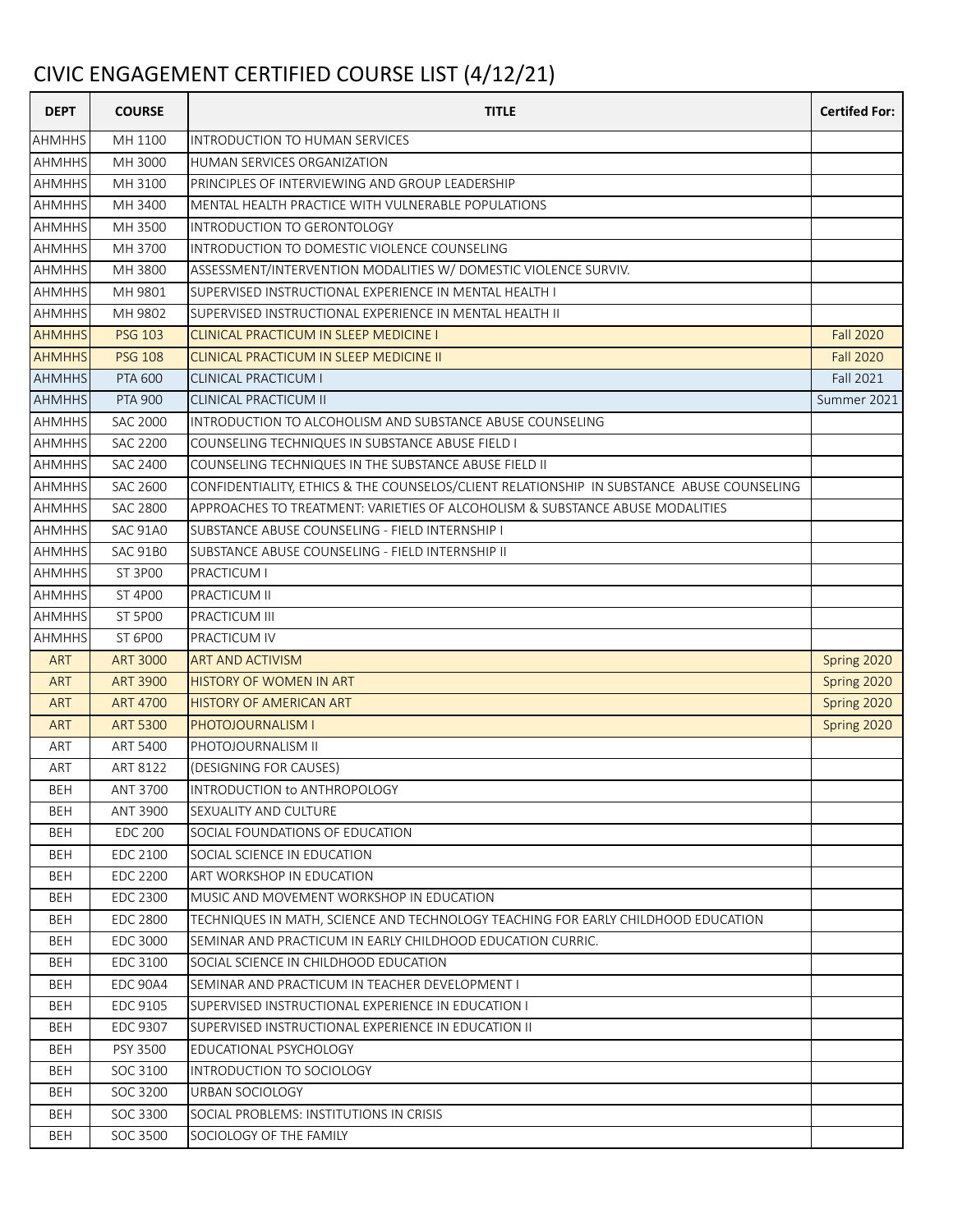| <b>DEPT</b> | <b>COURSE</b>   | <b>TITLE</b>                                                 | <b>Certifed For:</b> |
|-------------|-----------------|--------------------------------------------------------------|----------------------|
| <b>BEH</b>  | SOC 3600        | RACE AND ETHNICITY                                           |                      |
| <b>BEH</b>  | SOC 3800        | SOCIOLOGY OF GENDER                                          |                      |
| <b>BEH</b>  | SOC 3900        | THE SOCIOLOGY OF RELIGION                                    |                      |
| <b>BIO</b>  | <b>BIO 5100</b> | MICROBIOLOGY IN HEALTH AND DISEASE                           |                      |
| <b>BIO</b>  | <b>BIO 5300</b> | <b>ECOLOGY</b>                                               | Spring 2021          |
| <b>BUS</b>  | ACC 4100        | <b>FEDERAL TAXATION</b>                                      |                      |
| <b>BUS</b>  | BA 1200         | <b>BUSINESS LAW I</b>                                        |                      |
| <b>BUS</b>  | <b>BA 1300</b>  | <b>BUSINESS LAW II</b>                                       |                      |
| <b>BUS</b>  | ECO 1200        | <b>MACROECONOMICS</b>                                        |                      |
| <b>BUS</b>  | ECO 1300        | <b>MICROECONOMICS</b>                                        |                      |
| <b>BUS</b>  | ECO 1400        | MONEY AND BANKING                                            |                      |
| <b>COM</b>  | <b>MCB 3400</b> | ADVERTISING IN ELECTRONIC MEDIA                              |                      |
| <b>COM</b>  | <b>MCB 4900</b> | DIGITAL AUDIO/VISUAL PRODUCTION AND EDITING                  |                      |
| <b>COM</b>  | <b>MCB 5100</b> | DIGITAL AUDIO/VISUAL PRODUCTION AND EDITING II               |                      |
| <b>COM</b>  | MCF 4400        | FILM AND SOCIETY                                             |                      |
| <b>COM</b>  | SPE 2600        | INTERCULTURAL COMMUNICATION                                  |                      |
| <b>COM</b>  | SPE 2500        | SMALL GROUP COMMUNICATION (Fall 2021)                        | Fall 2021            |
| <b>ENG</b>  | <b>ENG 2400</b> | COMPOSITION II - (Certified Sections ONLY)                   | <b>Fall 2020</b>     |
| ENG         | <b>ENG 5500</b> | CULTURAL/LINGUISTIC ASPECTS OF TEACHING LANGUAGE             |                      |
| <b>ENG</b>  | JRL 3100        | <b>BASIC JOURNALISM</b>                                      |                      |
| ENG         | JRL 3200        | ADVANCED JOURNALISM                                          |                      |
| <b>HIS</b>  | CRJ 6900        | POLICING                                                     |                      |
| <b>HIS</b>  | <b>CRJ 7000</b> | CORRECTIONS AND SENTENCING                                   |                      |
| <b>HIS</b>  | <b>HIS 100</b>  | THE AMERICAN CITIES: AN INTRODUCTION                         |                      |
| <b>HIS</b>  | <b>HIS 1100</b> | <b>AMERICAN CIVILIZATION I</b>                               | Spring 2020          |
| <b>HIS</b>  | <b>HIS 1200</b> | AMERICAN CIVILIZATION II                                     |                      |
| <b>HIS</b>  | <b>HIS 1500</b> | ERA OF THE CIVIL WAR: 1828 to 1877                           | Spring 2020          |
| <b>HIS</b>  | <b>HIS 1900</b> | CIVIL RIGHTS AND RELATED MOVEMENTS                           | Spring 2020          |
| <b>HIS</b>  | <b>HIS 2000</b> | THE IMMIGRANT IN AMERICAN SOCIETY                            |                      |
| <b>HIS</b>  | HIS 4100        | THE INDIAN IN AMERICAN HISTORY                               |                      |
| <b>HIS</b>  | <b>HIS 5000</b> | AFRICAN-AMERICAN HISTORY                                     |                      |
| <b>HIS</b>  | <b>HIS 5500</b> | HISTORY OF ITALIAN AMERICANS                                 |                      |
| <b>HIS</b>  | <b>HIS 5900</b> | <b>MODERN AMERICA: 1920 TO PRESENT</b>                       | Spring 2020          |
| <b>HIS</b>  | HIS 6200        | HISTORY OF NEW YORK CITY                                     |                      |
| <b>HIS</b>  | HIS 6600        | INTRODUCTION TO WOMEN'S AND GENDER STUDIES                   |                      |
| <b>HIS</b>  | <b>HIS 6800</b> | WOMEN IN AMERICAN HISTORY                                    |                      |
| <b>HIS</b>  | HIS 6900        | AMERICAN JEWISH HISTORY                                      |                      |
| <b>HIS</b>  | <b>PHI 7600</b> | ETHICS AND MORALITY IN THE HEALTH PROFESSIONS                | Spring 2020          |
| <b>HIS</b>  | <b>POL 5100</b> | AMERICAN GOVERNMENT AND POLITICS                             | Spring 2020          |
| <b>HIS</b>  | <b>POL 5200</b> | COMPARATIVE GOVERNMENT                                       |                      |
| <b>HIS</b>  | POL 5300        | STATE AND LOCAL GOVERNMENTS AND POLITICS                     |                      |
| <b>HIS</b>  | POL 5400        | THE AMERICAN PRESIDENCY                                      |                      |
| <b>HIS</b>  | POL 5500        | <b>AMERICAN POLITICAL PARTIES</b>                            |                      |
| <b>HIS</b>  | <b>POL 5600</b> | <b>CITY POLITICS</b>                                         |                      |
| <b>HIS</b>  | POL 5700        | THE POLITICS OF ECONOMICS: INTRODUCTION TO POLITICAL ECONOMY |                      |
| <b>HIS</b>  | POL 5800        | ENVIRONMENTAL POLITICS                                       |                      |
| <b>HIS</b>  | POL 5900        | INTERNATIONAL RELATIONS                                      |                      |
| <b>HIS</b>  | POL 6100        | PUBLIC POLICY AND PUBLIC ADMINISTRATION                      |                      |
| <b>HIS</b>  | POL 6300        | INTRODUCTION TO CRIMINAL JUSTICE                             |                      |